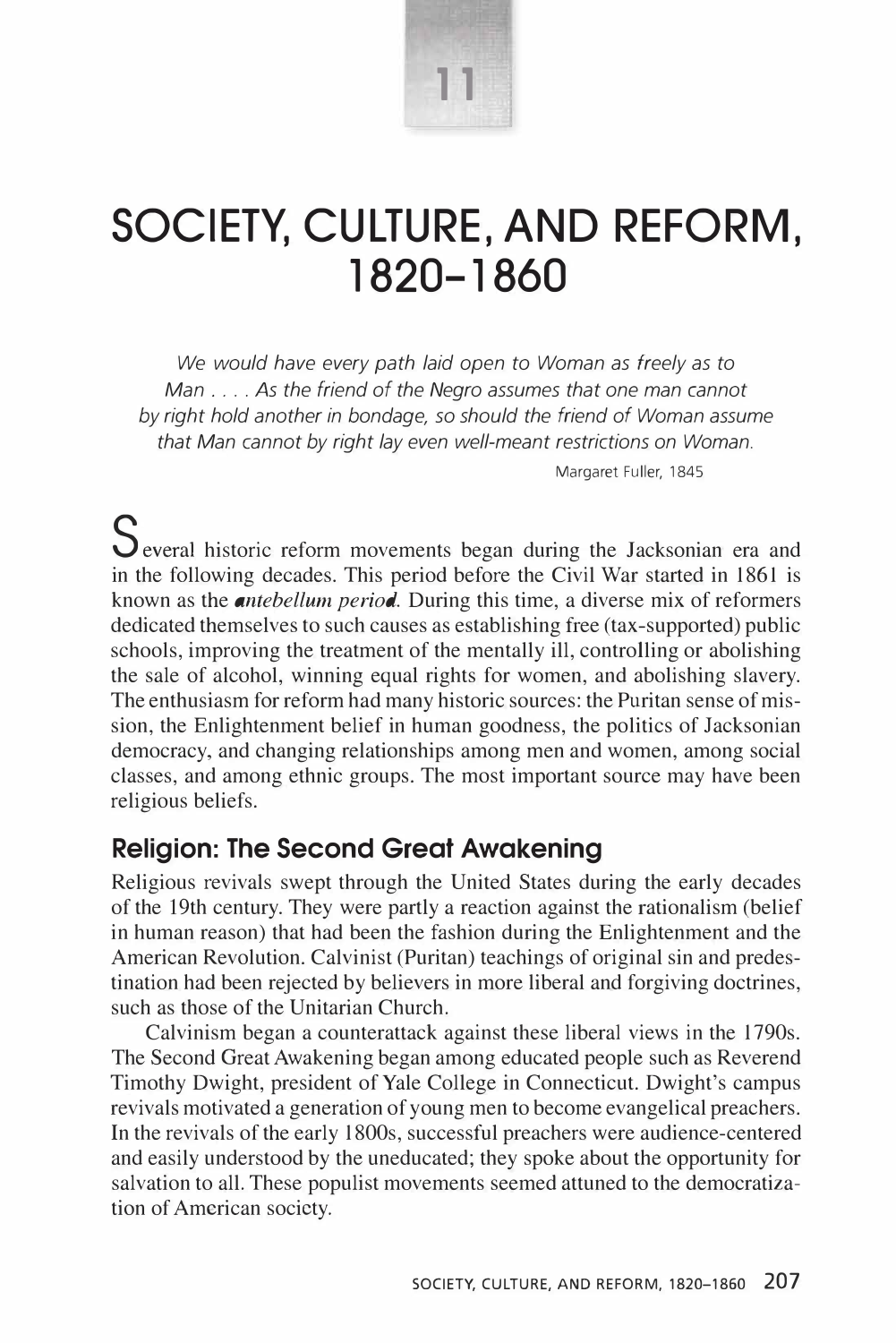**Revivalism in New York In 1823, Presbyterian minister Charles G.** Finney started a series of revivals in upstate New York, where many New Englanders had settled. Instead of delivering sermons based on rational argument, Finney appealed to people's emotions and fear of damnation. He prompted thousands to publicly declare their revived faith. He preached that every individual could be saved through faith and hard work—ideas that strongly appealed to the rising middle class. Because of Finney's influence, western New York became known as the "burned-over district" for its frequent "helland-brimstone" revivals.

**Baptists and Methodists** In the South and on the advancing western frontier, Baptist and Methodist circuit preachers, such as Peter Cartwright, would travel from one location to another and attract thousands to hear their dramatic preaching at outdoor revivals, or camp meetings. These preachers activated the faith of many people who had never belonged to a church. By 1850, the Baptists and the Methodists were the largest Protestant denominations in the country.

**Millennialism** Much of the religious enthusiasm of the time was based on the widespread belief that the world was about to end with the second coming of Jesus. One preacher, William Miller, gained tens of thousands of followers by predicting a specific date (October 21, 1844) for the second coming. Nothing happened on the appointed day, but the Millerites continued as a new Christian denomination, the Seventh-Day Adventists.

**Mormons** Another religious group, the Church of Jesus Christ of Latter-Day Saints, or Mormons, was founded by Joseph Smith in 1830. Smith based his religious thinking on a book of Scripture—the Book of Mormon—which traced a connection between the American Indians and the lost tribes of Israel. Smith gathered a following in New York and moved to Ohio, then Missouri, and finally, Illinois. There, the Mormon founder was murdered by a local mob. To escape persecution, the Mormons under the leadership of Brigham Young migrated to the far western frontier, where they established the New Zion (as they called their religious community) on the banks of the Great Salt Lake in Utah. Their cooperative social organization helped the Mormons to prosper in the wilderness. Their practice of polygamy (allowing a man to have more than one wife), however, aroused the hostility of the U.S. government.

The Second Great Awakening, like the first, caused new divisions in society between the newer, evangelical sects and the older Protestant churches. It affected all sections of the country. But in the northern states from Massachusetts to Ohio the Great Awakening also touched off social reform. Activist religious groups provided both the leadership and the well-organized voluntary societies that drove the reform movements of the antebellum era.

## **Culture: Ideas, the Arts, and Literature**

In Europe, during the early years of the 19th century, artists and writers shifted away from the Enlightenment emphasis on balance, order, and reason and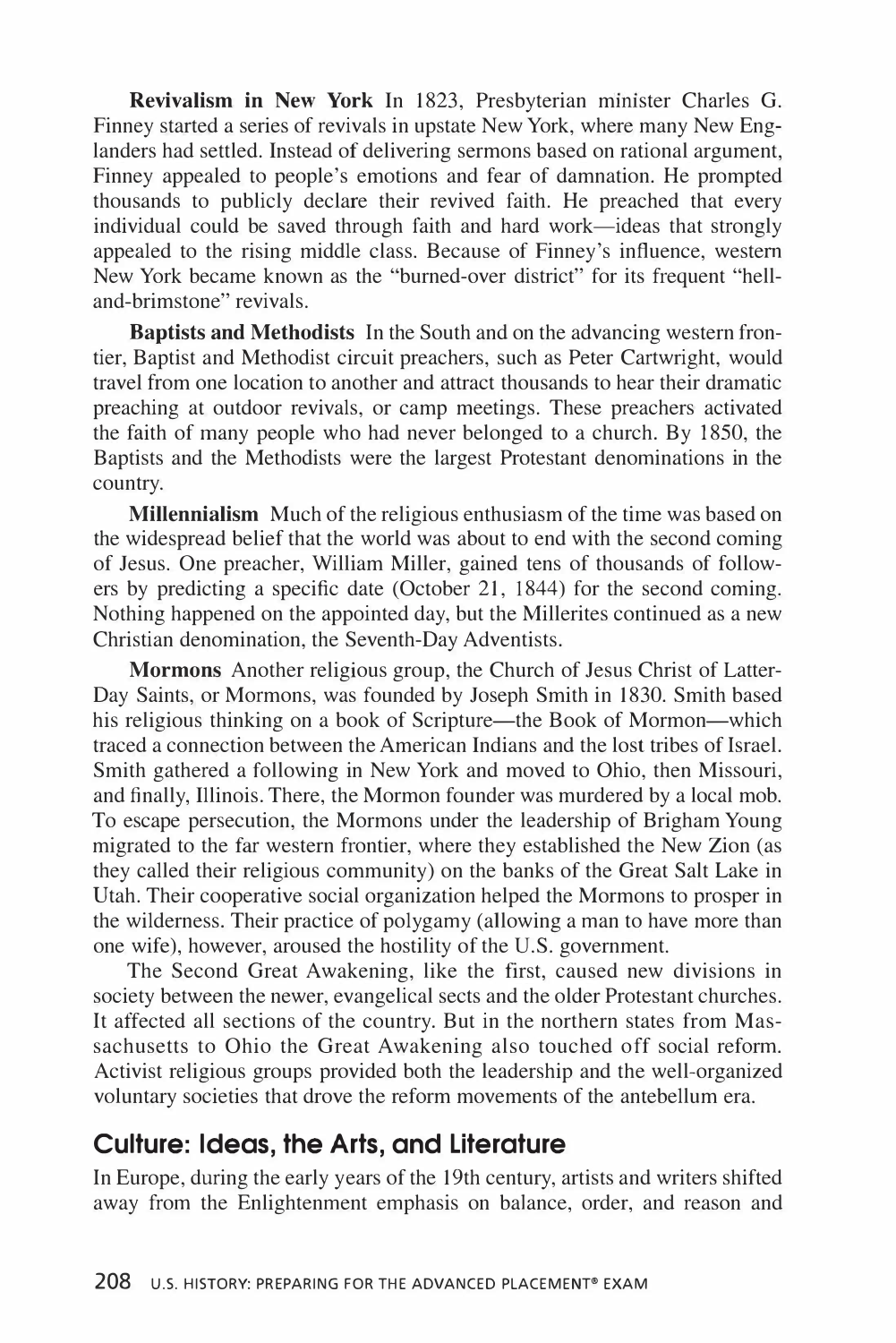toward intuition, feelings, individual acts of heroism, and the study of nature. This new movement, known as romanticism, was expressed in the United States by the transcendentalists, a small group of New England thinkers.

### *The Transcendentalists*

Writers such as Ralph Waldo Emerson and Henry David Thoreau questioned the doctrines of established churches and the business practices of the merchant class. They argued for a mystical and intuitive way of thinking as a means for discovering one's inner self and looking for the essence of God in nature. Their views challenged the materialism of American society by suggesting that artistic expression was more important than the pursuit of wealth. Although the transcendentalists valued individualism highly and viewed organized institutions as unimportant, they supported a variety of reforms, especially the antislavery movement.

**Ralph Waldo Emerson (1803-1882)** The best-known transcendentalist, Ralph Waldo Emerson, was a very popular American speaker. His essays and lectures expressed the individualistic and nationalistic spirit of Americans by urging them not to imitate European culture but to create a distinctive *American* culture. He argued for self-reliance, independent thinking, and the primacy of spiritual matters over material ones. A northerner who lived in Concord, Massachusetts, Emerson became a leading critic of slavery in the 1850s and then an ardent supporter of the Union during the Civil War.

**Henry David Thoreau (1817-1862)** Also living in Concord and a close friend of Emerson was Henry David Thoreau. To test his transcendentalist philosophy, Thoreau conducted a two-year experiment of living simply in a cabin in the woods outside town. He used observations of nature to discover essential truths about life and the universe. Thoreau's writings from these years were published in the book for which he is best known, *Walden* (1854). Because of this book, Thoreau is remembered today as a pioneer ecologist and conservationist.

Through his essay "On Civil Disobedience," Thoreau established himself as an early advocate of nonviolent protest. The essay presented Thoreau's argument for disobeying unjust laws and accepting the penalty. The philosopher's own act of civil disobedience was to refuse to pay a tax that would support an action he considered immoral—the U.S. war with Mexico (1846–1848). For breaking the tax law, Thoreau spent one night in the Concord jail. In the next century, Thoreau's essay and actions would inspire the nonviolent movements of both Mohandas Gandhi in India and Martin Luther King Jr. in the United States.

**Brook Farm** Could a community of people live out the transcendentalist ideal? In 1841, George Ripley, a Protestant minister, launched a communal experiment at Brook Farm in Massachusetts. His goal was to achieve "a more natural union between intellectual and manual labor." Living at Brook Farm at times were some of the leading intellectuals of the period. Emerson went, as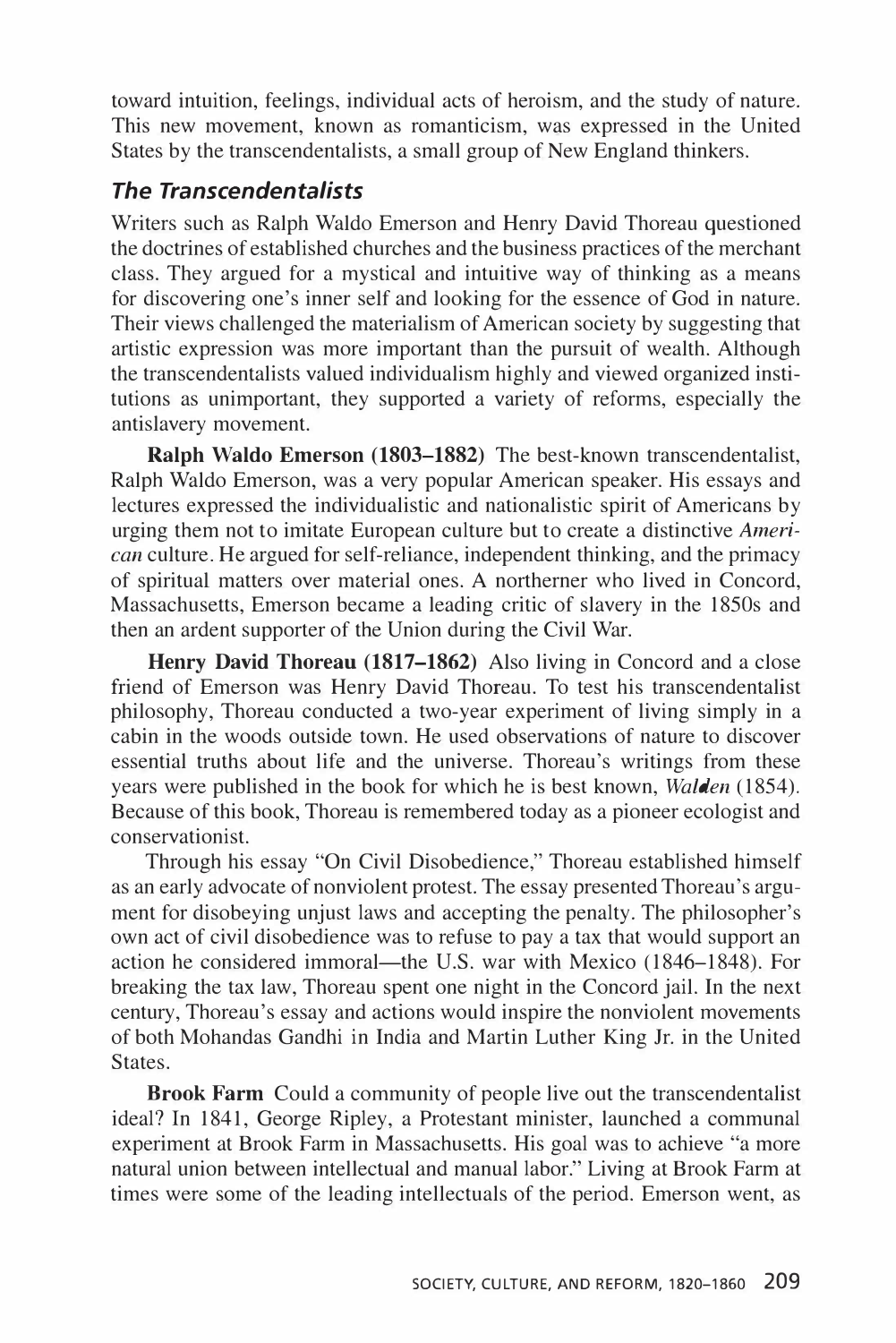did Margaret Fuller, a feminist (advocate of women's rights) writer and editor; Theodore Parker, a theologian and radical reformer; and Nathaniel Hawthorne, a novelist. A bad fire and heavy debts forced the end of the experiment in 1849. But Brook Farm was remembered for its atmosphere of artistic creativity, its innovative school, and its appeal to New England's intellectual elite and their children.

### *Communal Experiments*

The idea of withdrawing from conventional society to create an ideal community, or utopia, in a fresh setting was not a new idea. But never before were social experiments so numerous as during the antebellum years. The open lands of the United States proved fertile ground for more than a hundred experimental communities. The early Mormons were an example of a religious communal effort and Brook Farm was an example of a humanistic or secular experiment. Although many of the communities were short-lived, these "backwoods utopias" reflect the diversity of the reform ideas of the time.

**Shakers** One of the earliest religious communal movements, the Shakers had about 6,000 members in various communities by the 1840s. Shakers held property in common and kept women and men strictly separate (forbidding marriage and sexual relations). For lack of new recruits, the Shaker communities virtually died out by the mid-1900s.

**The Amana Colonies** The settlers of the Amana colonies in Iowa were Germans who belonged to the religious reform movement known as Pietism. Like the Shakers, they emphasized simple, communal living. However, they allowed for marriage, and their communities continue to prosper, although they no longer practice their communal ways of living.

**New Harmony** The secular (nonreligious) experiment in New Harmony, Indiana, was the work of the Welsh industrialist and reformer Robert Owen. Owen hoped his utopian socialist community would provide an answer to the problems of inequity and alienation caused by the Industrial Revolution. The experiment failed, however, as a result of both financial problems and disagreements among members of the community.

**Oneida Community** After undergoing a religious conversion, John Humphrey Noyes in 1848 started a cooperative community in Oneida, New York. Dedicated to an ideal of perfect social and economic equality, community members shared property and, later, marriage partners. Critics attacked the Oneida system of planned reproduction and communal child-rearing as a sinful experiment in "free love." Despite the controversy, the community managed to prosper economically by producing and selling silverware of excellent quality.

**Fourier Phalanxes** In the 1840s, the theories of the French socialist Charles Fourier attracted the interest of many Americans. In response to the problems of a fiercely competitive society, Fourier advocated that people share work and housing in communities known as Fourier Phalanxes. This movement died out quickly as Americans proved too individualistic to live communally.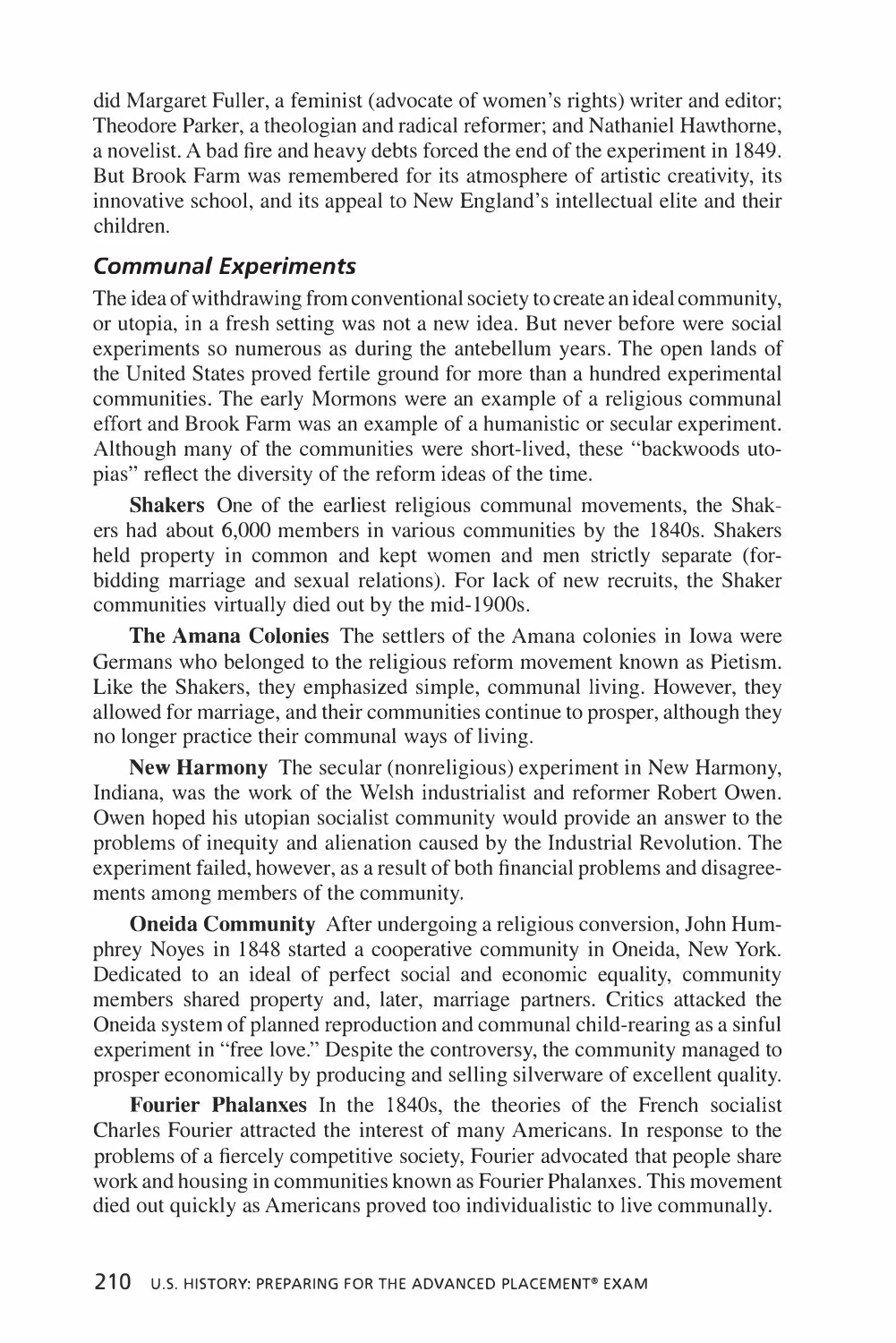### *Arts and literature*

The democratic and reforming impulses of the Age of Jackson expressed themselves in painting, architecture, and literature.

Painting Genre painting-portraying the everyday life of ordinary people such as riding riverboats and voting on election day-became the vogue of artists in the 1830s. For example, George Caleb Bingham depicted common people in various settings and carrying out domestic chores. William S. Mount won popularity for his lively rural compositions. Thomas Cole and Frederick Church emphasized the heroic beauty of American landscapes, especially in dramatic scenes along the Hudson River in New York State and the western frontier wilderness. The Hudson River school, as it was called, expressed the romantic age's fascination with the natural world.

**Architecture** Inspired by the democracy of classical Athens, American architects adapted Greek styles to glorify the democratic spirit of the republic. Columned facades like those of ancient Greek temples graced the entryways to public buildings, banks, hotels, and even some private homes.

**Literature** In addition to the transcendentalist authors (notably Emerson and Thoreau), other writers helped to create a literature that was distinctively American. Partly as a result of the War of 1812, the American people became more nationalistic and eager to read the works of American writers about American themes. Washington Irving and James Fenimore Cooper, for example, wrote fiction using American settings. Cooper's *Leatherstocking Tales* were a series of novels written from 1824 to 1841 that glorified the frontiersman as nature's nobleman. *The Scarlet Letter* (1850) and other novels by Nathaniel Hawthorne questioned the intolerance and conformity in American life. Herman Melville's innovative novel *Moby-Dick* (1855) reflected the theological and cultural conflicts of the era as it told the story of Captain Ahab's pursuit of a white whale.



**Source:** *Fur Traders Descending the Missouri,* by George Caleb Bingham, 1845. Wikimedia Commons/The Yorck Project/ Metropolitan Museum of Art, New York City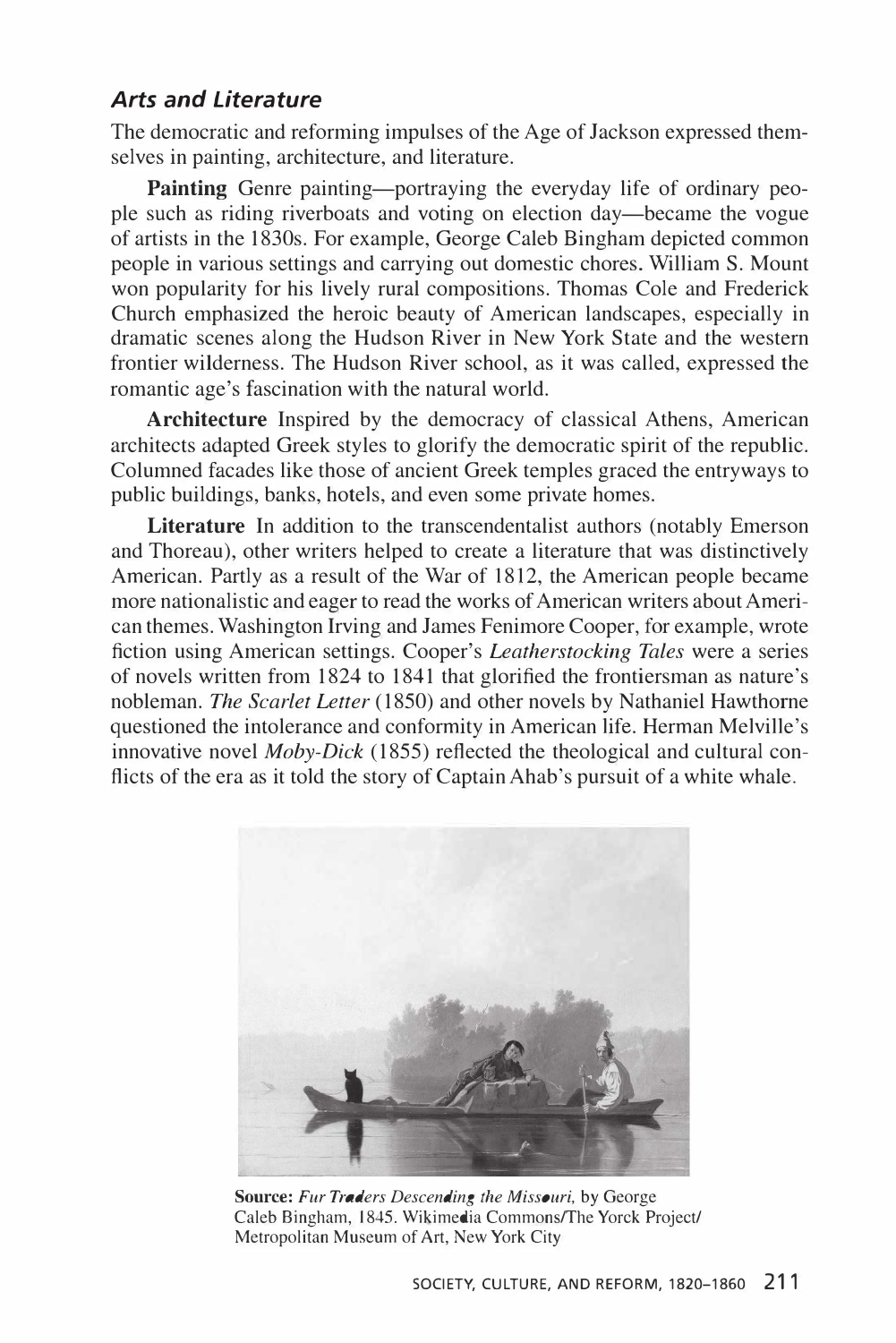# **Reforming Society**

Reform movements evolved during the antebellum era. At first, the leaders of reform hoped to improve people's behavior through moral persuasion. However, after they tried sermons and pamphlets, reformers often moved on to political action and to ideas for creating new institutions to replace the old.

#### *Temperance*

The high rate of alcohol consumption (five gallons of hard liquor per person in 1820) prompted reformers to target alcohol as the cause of social ills, and explains why temperance became the most popular of the reform movements.

The temperance movement began by using moral exhortation. In 1826, Protestant ministers and others concerned with drinking and its effects founded the American Temperance Society. The society tried to persuade drinkers to take a pledge of total abstinence. In 1840, a group of recovering alcoholics formed the Washingtonians and argued that alcoholism was a disease that needed practical, helpful treatment. By the 1840s, various temperance societies together had more than a million members.

German and Irish immigrants were largely opposed to the temperance campaign. But they lacked the political power to prevent state and city governments from passing reforms. Factory owners and politicians joined with the reformers when it became clear that temperance measures could reduce crime and poverty and increase workers' output on the job. In 1851, the state of Maine went beyond simply placing taxes on the sale of liquor and became the first state to prohibit the manufacture and sale of intoxicating liquors. Twelve states followed before the Civil War. In the 1850s, the issue of slavery came to overshadow the temperance movement. However, the movement would gain strength again in the late 1870s (with strong support from the Women's Christian Temperance Union) and achieve national success with the passage of the 18th Amendment in 1919.

#### *Movement for Public Asylums*

Humanitarian reformers of the 1820s and 1830s called attention to the increasing numbers of criminals, emotionally disturbed persons, and paupers. Often these people were forced to live in wretched conditions and were regularly either abused or neglected by their caretakers. To alleviate the suffering of these individuals, reformers proposed setting up new public institutionsstate-supported prisons, mental hospitals, and poorhouses. Reformers hoped that inmates would be cured as a result of being withdrawn from squalid surroundings and treated to a disciplined pattern of life in some rural setting.

**Mental Hospitals** Dorothea Dix, a former schoolteacher from Massachusetts, was horrified to find mentally ill persons locked up with convicted criminals in unsanitary cells. She launched a cross-country crusade, publicizing the awful treatment she had witnessed. In the 1840s one state legislature after another built new mental hospitals or improved existing institutions and mental patients began receiving professional treatment.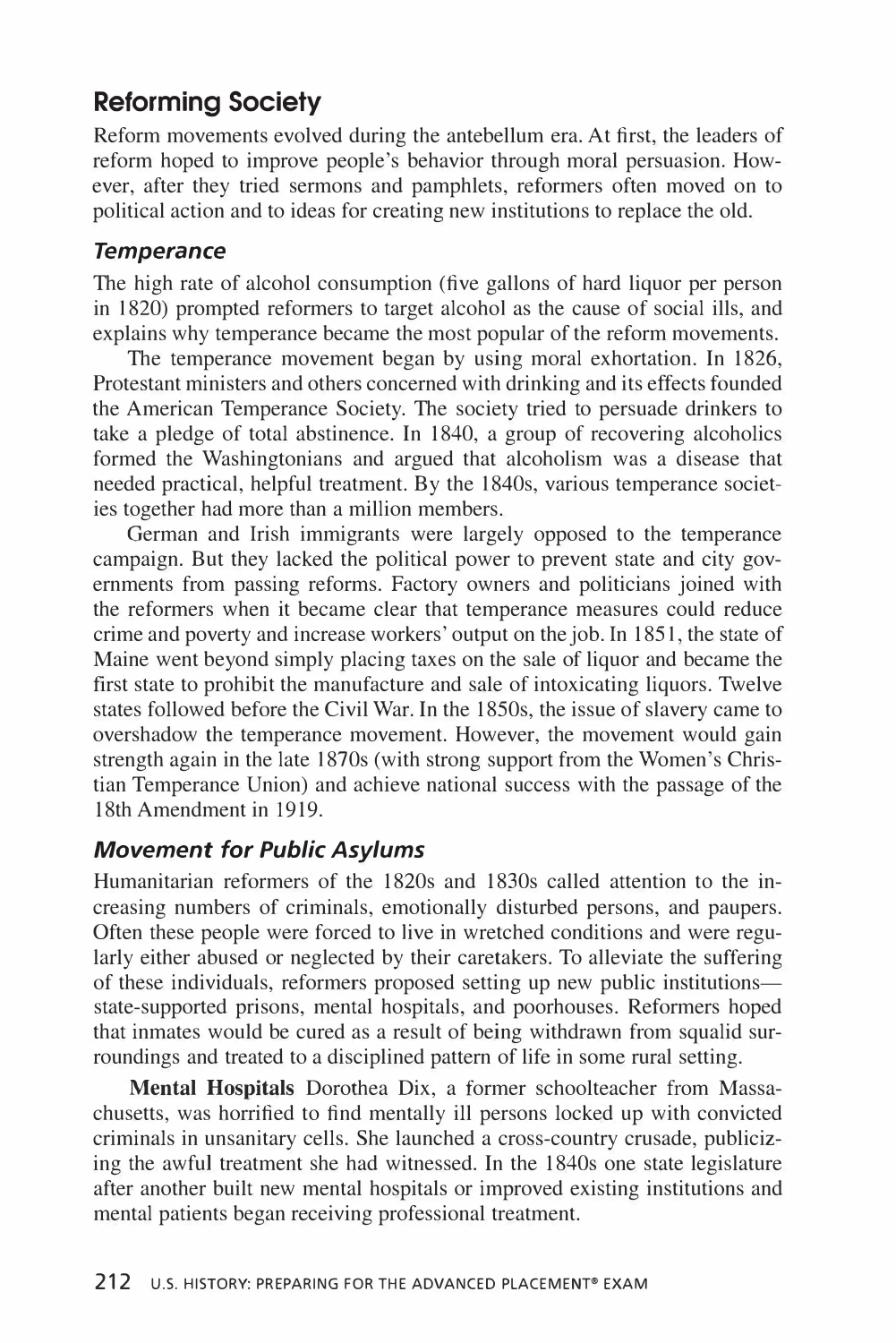**Schools for Blind and Deaf Persons** Two other reformers founded special institutions to help people with physical disabilities. Thomas Gallaudet opened a school for the deaf, and Dr. Samuel Gridley Howe started a school for the blind. By the 1850s, special schools modeled after the work of these reformers had been established in many states of the Union.

**Prisons** Pennsylvania took the lead in prison reform, building new prisons called penitentiaries to take the place of crude jails. Reformers placed prisoners in solitary confinement to force them to reflect on their sins and repent. The experiment was dropped because of the high rate of prisoner suicides. These prison reforms reflected a major doctrine of the asylum movement: structure and discipline would bring about moral reform. A similar penal experiment, the Auburn system in New York, enforced rigid rules of discipline while also providing moral instruction and work programs.

#### *Public Education*

Another reform movement started in the Jacksonian era focused on the need for establishing free public schools for children of all classes. Middle-class reformers were motivated in part by their fears for the future of the republic posed by growing numbers of the uneducated poor—both immigrant and native-born. Workers' groups in the cities generally supported the reformers' campaign for free (tax-supported) schools.

**Free Common Schools** Horace Mann was the leading advocate of the common (public) school movement. As secretary of the newly founded Massachusetts Board of Education, Mann worked for compulsory attendance for all children, a longer school year, and increased teacher preparation. In the 1840s, the movement for public schools spread rapidly to other states.

**Moral Education** Mann and other educational reformers wanted children to learn not only basic literacy, but also moral principles. Toward this end, William Holmes McGuffey, a Pennsylvania teacher, created a series of elementary textbooks that became widely used to teach reading and morality. The McGuffey readers extolled the virtues of hard work, punctuality, and sobriety—the kind of behaviors needed in an emerging industrial society.

Objecting to the Protestant tone of the public schools, Roman Catholics founded private schools for the instruction of Catholic children.

**Higher Education** The religious enthusiasm of the Second Great Awakening helped fuel the growth of private colleges. Beginning in the 1830s, various Protestant denominations founded small denominational colleges, especially in the newer western states (Ohio, Indiana, Illinois, and Iowa). At the same time, several new colleges, including Mount Holyoke College in Massachusetts (founded by Mary Lyon in 1837) and Oberlin College in Ohio, began to admit women. Adult education was furthered by lyceum lecture societies, which brought speakers such as Ralph Waldo Emerson to small-town audiences.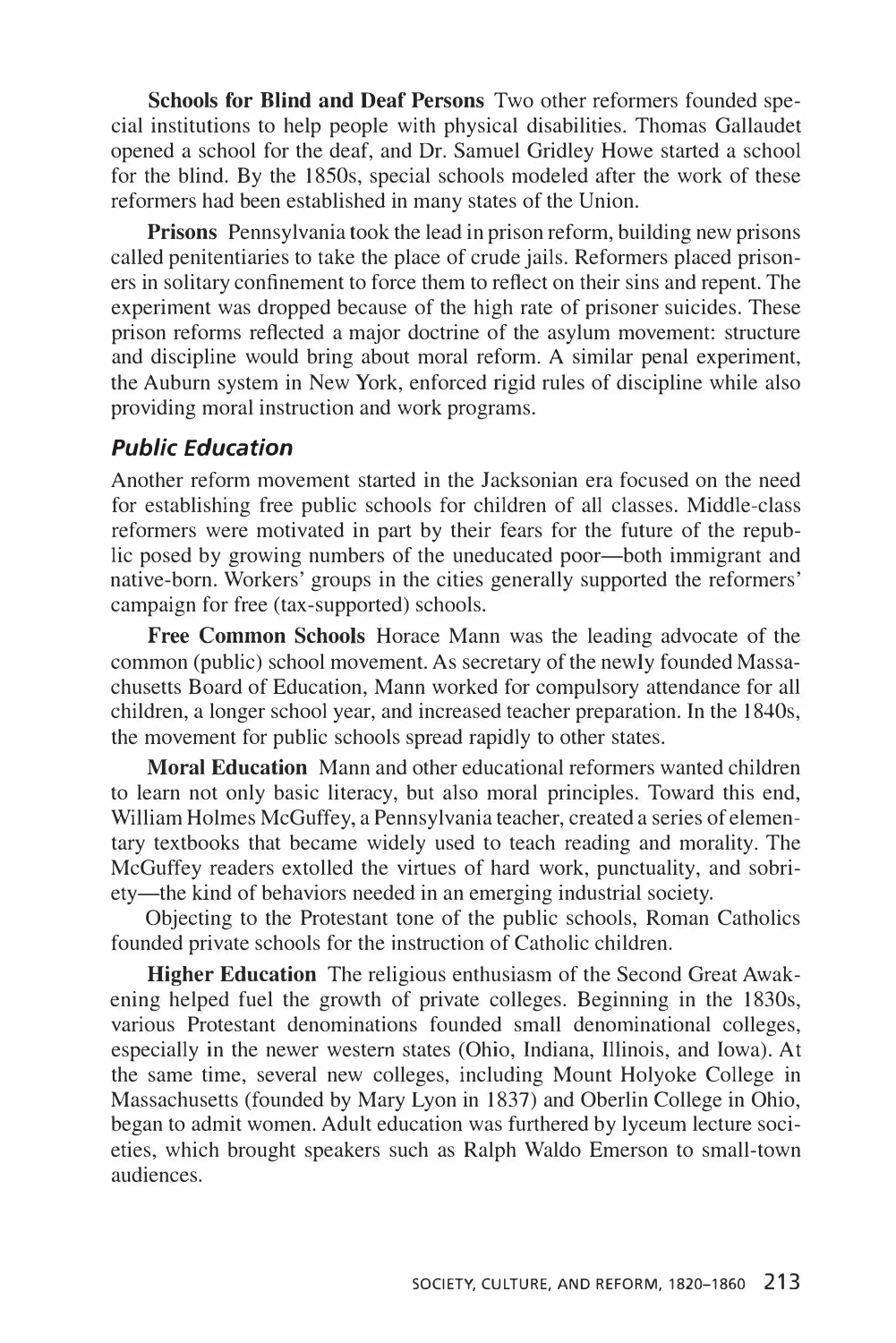#### *Changes in Families and Roles for Women*

American society was still overwhelmingly rural in the mid-19th century. But in the growing cities, the impact of the Industrial Revolution was redefining the family. Industrialization reduced the economic value of children. In middle-class families, birth control was used to reduce average family size, which declined from 7.04 family members in 1800 to 5.42 in 1830. More affluent women now had the leisure time to devote to religious and moral uplift organizations. The New York Female Moral Reform Society, for example, worked to prevent impoverished young women from being forced into lives of prostitution.

**Cult of Domesticity** Industrialization also changed roles within families. In traditional farm families, men were the moral leaders. However, when men took jobs outside the home to work for salaries or wages in an office or a factory, they were absent most of the time. As a result, the women in these households who remained at home took charge of the household and children. The idealized view of women as moral leaders in the home is called the cult of domesticity.

**Women's Rights** Women reformers, especially those involved in the antislavery movement, resented the way men relegated them to secondary roles in the movement and prevented them from taking part fully in policy discussions. Two sisters, Sarah and Angelina Grimké, objected to male opposition to their antislavery activities. In protest, Sarah Grimké wrote her *Letter on the Condition of Women and the Equality of the Sexes* (1837). Another pair of reformers, Lucretia Mott and Elizabeth Cady Stanton, began campaigning for women's rights after they had been barred from speaking at an antislavery convention.

**Seneca Falls Convention (1848)** The leading feminists met at Seneca Falls, New York, in 1848. At the conclusion of their convention—the first women's rights convention in American history—they issued a document closely modeled after the Declaration of Independence. Their "Declaration of Sentiments" declared that "all men and women are created equal" and listed women's grievances against laws and customs that discriminated against them.

Following the Seneca Falls Convention, Elizabeth Cady Stanton and Susan B. Anthony led the campaign for equal voting, legal, and property rights for women. In the 1850s, however, the issue of women's rights was overshadowed by the crisis over slavery.

#### *Antislavery Movement*

Opponents of slavery ranged from moderates who proposed gradual abolition to radicals who demanded immediate abolition without compensating their owners. The Second Great Awakening led many Christians to view slavery as a sin. This moral view made compromise with defenders of slavery difficult.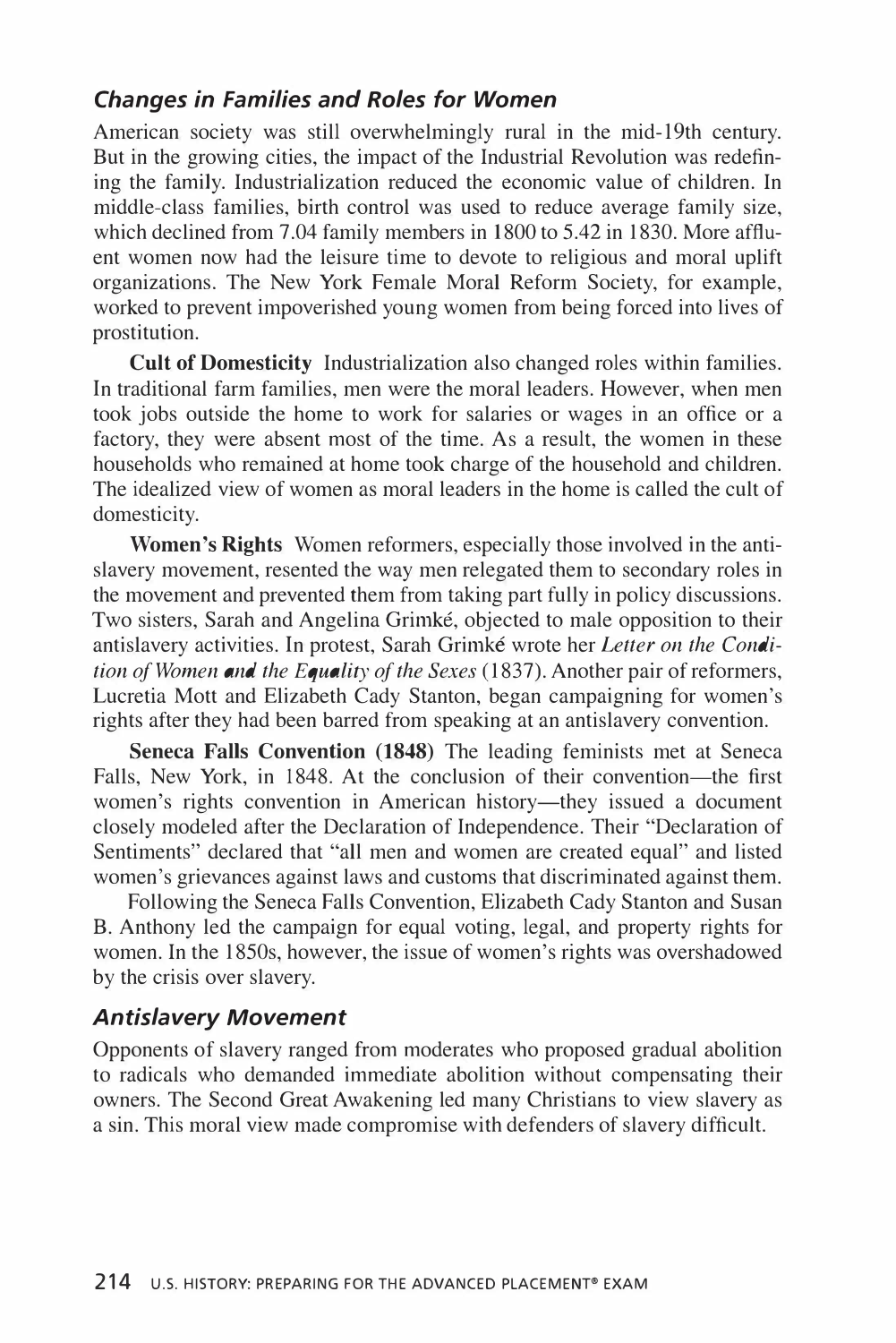**American Colonization Society** The idea of transporting freed slaves to an African colony was first tried in 1817 with the founding of the American Colonization Society. This appealed to moderate antislavery reformers and politicians, in part because whites with racist attitudes hoped to remove free blacks from U.S. society. In 1822, the American Colonization Society established an African-American settlement in Monrovia, Liberia. Colonization never proved a practical course. Between 1820 and 1860, only about 12,000 African Americans were settled in Africa, while the slave population grew by 2.5 million.

**American Antislavery Society** In 1831, William Lloyd Garrison began publication of an abolitionist newspaper, *The Liberator,* an event that marks the beginning of the radical abolitionist movement. The uncompromising Garrison advocated immediate abolition of slavery in every state and territory without compensating the slaveowners. In 1833, Garrison and other abolitionists founded the American Antislavery Society. Garrison stepped up his attacks by condemning and burning the Constitution as a proslavery document. He argued for "no Union with slaveholders" until they repented for their sins by freeing their slaves.

**Liberty Party** Garrison's radicalism soon led to a split in the abolitionist movement. Believing that political action was a more practical route to reform than Garrison's moral crusade, a group of northerners formed the Liberty party in 1840. They ran James Birney as their candidate for president in 1840 and 1844. The party's one campaign pledge was to bring about the end of slavery by political and legal means.

**Black Abolitionists** Escaped slaves and free African Americans were among the most outspoken and convincing critics of slavery. A former slave such as Frederick Douglass could speak about the brutality and degradation of slavery from firsthand experience. An early follower of Garrison, Douglass later advocated both political and direct action to end slavery and racial prejudice. In 1847, he started the antislavery journal *The North Star.* Other African American leaders, such as Harriet Tubman, David Ruggles, Sojourner Truth, and William Still, helped organize the effort to assist fugitive slaves escape to free territory in the North or to Canada, where slavery was prohibited.

**Violent Abolitionism** David Walker and Henry Highland Garnet were two northern African Americans who advocated the most radical solution to the slavery question. They argued that slaves should take action themselves by rising up in revolt against their owners. In 1831, a Virginia slave named Nat Turner led a revolt in which 55 whites were killed. In retaliation, whites killed hundreds of African Americans in brutal fashion and put down the revolt. Before this event, there had been some antislavery sentiment and discussion in the South. After the revolt, fear of future uprisings as well as Garrison's inflamed rhetoric put an end to antislavery talk in the South.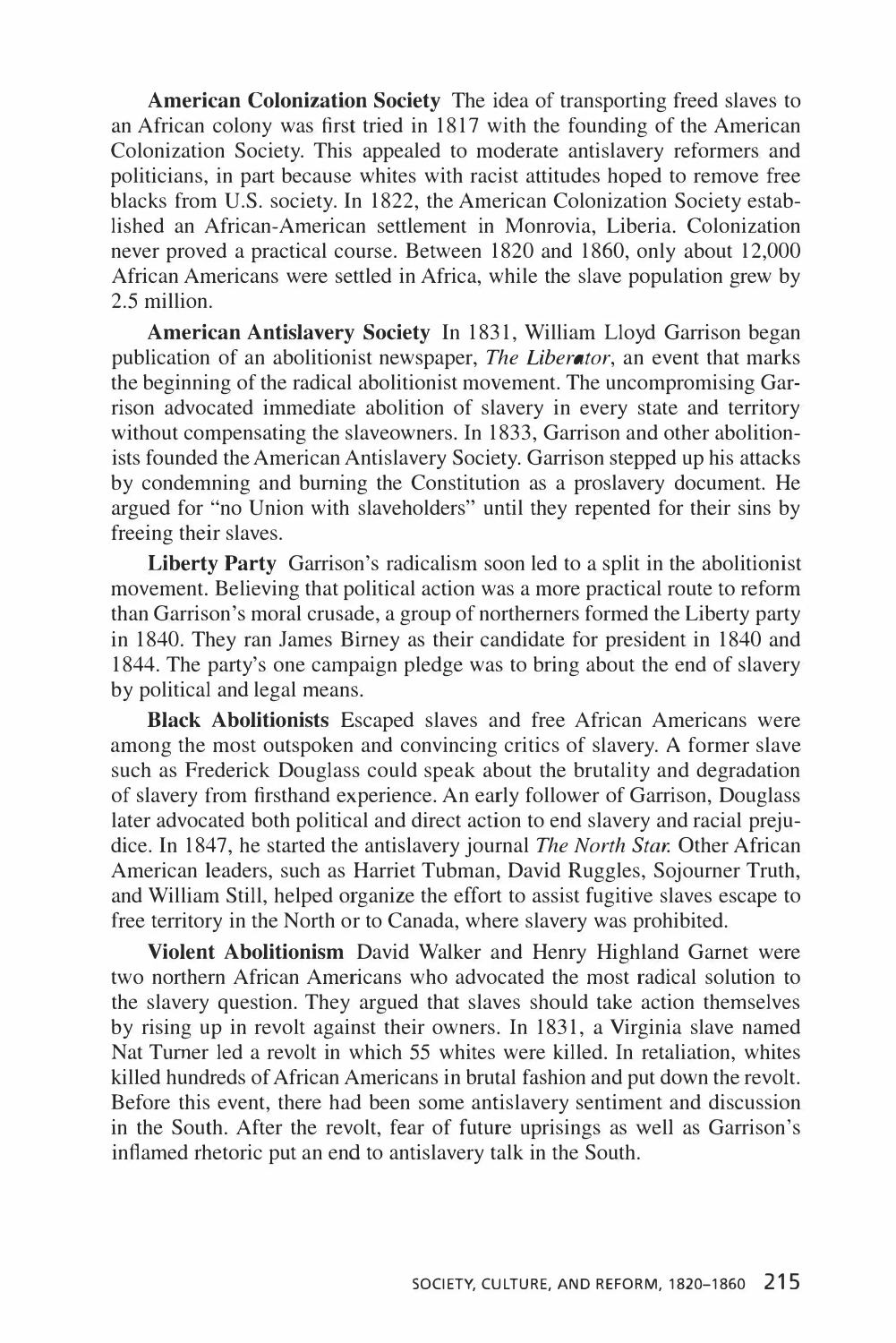## *Other Reforms*

Efforts to reform individuals and society during the antebellum era also included smaller movements such as:

- the American Peace Society, founded in 1828 with the objective of abolishing war, which actively protested the war with Mexico in 1846
- laws to protect sailors from being flogged
- dietary reforms, such as eating whole wheat bread or Sylvester Graham's crackers, to promote good digestion
- dress reform for women, particularly Amelia Bloomer's efforts to get women to wear pantalettes instead of long skirts
- phrenology, a pseudoscience that studied the bumps on an individual's skull to assess the person's character and ability

#### *Southern Reaction* **to** *Reform*

The antebellum reform movement was largely found in the northern and western states, with little impact in the South. While "modernizers" worked to perfect society in the North, southerners were more committed to tradition and slow to support public education and humanitarian reforms. They were alarmed to see northern reformers join forces to support the antislavery movement. Increasingly, they viewed social reform as a northern threat against the southern way of life.

#### **HISTORICAL PERSPECTIVES:** WHAT MOTIVATED REFORMERS?

In her history of antebellum reform, *Freedom's Ferment* (1944), Alice Tyler portrayed the reformers as idealistic humanitarians whose chief goal was to create a just and equitable society for all. Other historians generally accepted Tyler's interpretation.

However, in recent years, historians have questioned whether reformers were motivated by humanitarian concerns or by a desire of upper- and middle-class citizens to control the masses. According to their argument, the temperance movement was designed to control the drinking of the poor and recent immigrants. The chief purpose of penitentiaries was to control crime, of poorhouses to motivate the lower classes to pursue work, and of public schools to "Americanize" the immigrant population. Schools were supported by the wealthy, because they would teach the working class hard work, punctuality, and obedience. Revisionist historians also have noted that most of the reformers were Whigs, not Jacksonian Democrats.

Some historians have argued that the reformers had multiple motivations for their work. They point out that, although some reasons for reform may have been self-serving and bigoted, most reformers sincerely